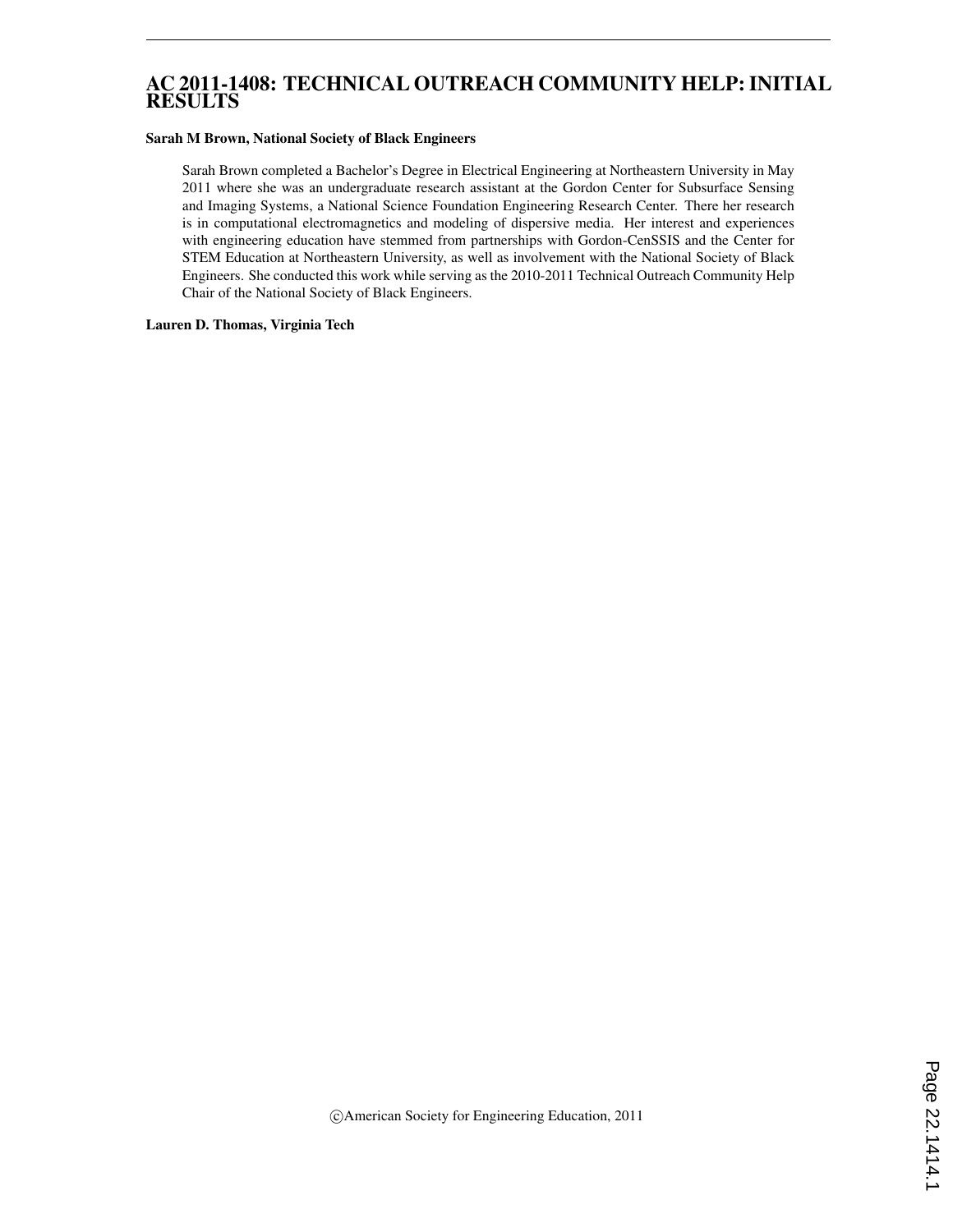# **Technical Outreach Community Help: Initial Results**

### **Abstract**

The National Society of Black Engineers Technical Outreach Community Help (NSBE TORCH) Program aims to provide exposure, stimulate enthusiasm and promote the value of science, technology, engineering and math in Black communities by providing introductory training with the ultimate goal of increasing participation in these fields at all levels. The program originated in 2002, and over the 2008-2009 and 2009-2010 leadership years the program was revised and refined to have clear objectives and subcomponents consisting of both informal and formal educational components. The program is organized at a national level and administered locally in a grassroots fashion. Sample program models and resources are provided to local student leadership for selective implementation with the support of national and regional student leaders. In this paper we examine the program model and the ability to measure impact through the grassroots student run organization of the program.

We present preliminary data from pilot programs and evaluations from volunteers and local level leaders of both the program model and the impact of the program. Data collected from participants includes demographics data, efficacy and learning assessments, and evaluations of the programs" content. This data is collected through survey templates provided to local student leaders, tabulated locally, and returned to the National leadership. Through the pilot studies the data collection and research methods are verified for their effectiveness in this unique program model. This paper will present the program assessment for internal development as well as address research questions about engineering students involved in STEM mentoring activities.

Finally we present recommendations for developing the program further and a plan for a comprehensive study of the impact of the program. In short term for the students benefitting and longer term of the mentors and volunteers involved. A research plan and toolkit that accommodates for this and allows for sample size increases toward significance are derived from the pilot results.

### **Program History and Previous Work**

Addressing the digital divide that negatively affects minority, inner-city, rural, and other disadvantaged communities was the primary motivation for establishing the Technical Outreach Community Help program in 2002. As the program grew, considerable effort was made to mobilize NSBE"s membership to use their technical know-how to assist youth and adults to increase their technical literacy as well as providing academic support. In the early stages of the program there was not much structure, and many individual NSBE chapters took on the challenge of technical community service in their own way. In 2007 additional structure was added to the program and in 2008 the five TORCH content areas were developed. Through the content areas of STEM community training, technical expertise services, informal engineering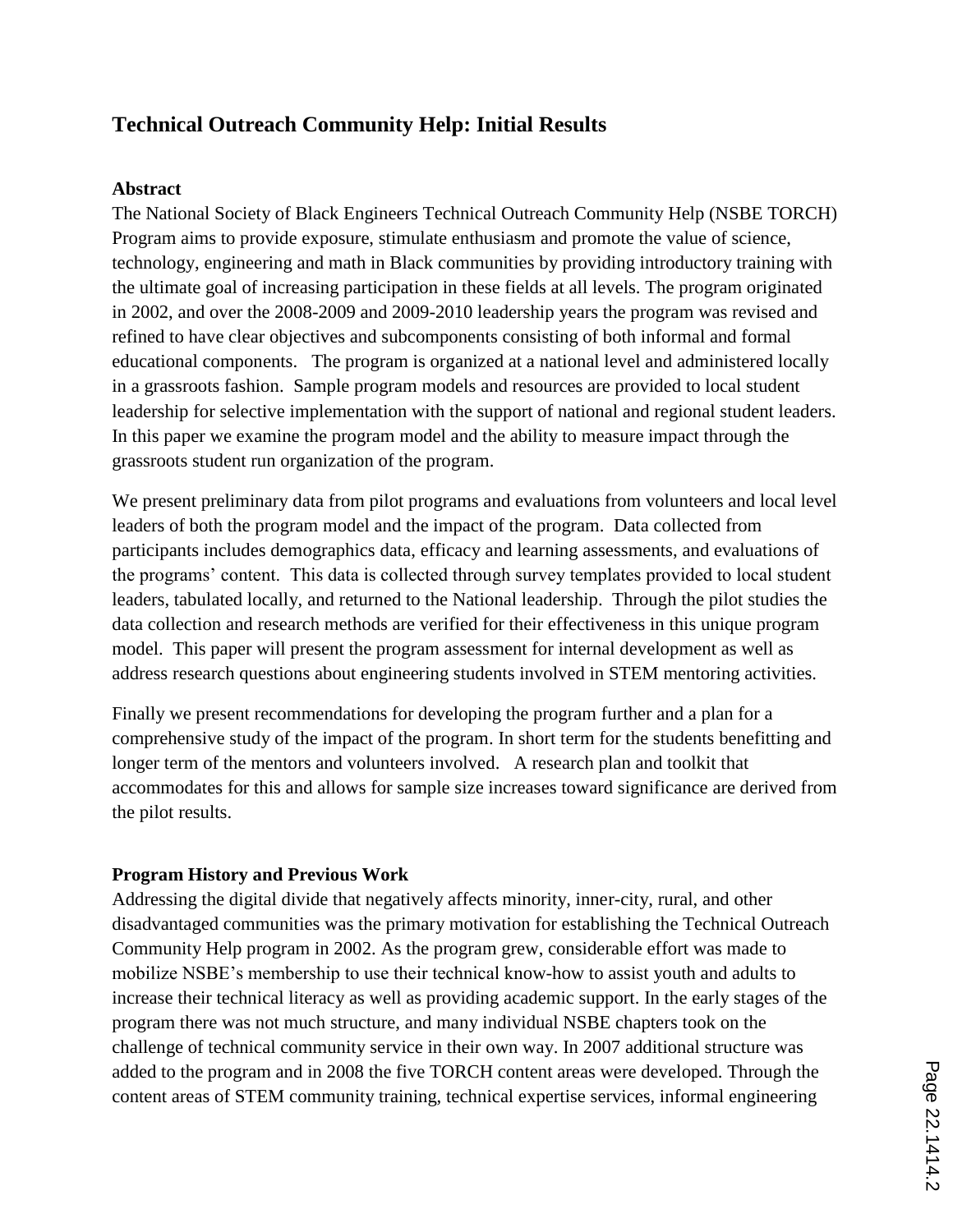and science, A Walk for Education, and traditional community service additional focus was provided along with resources for NSBE chapters to implement in their own way. Internal program evaluations were done to determine the needs of chapters to support NSBE programs and focus was given to introduce TORCH to members who were unaware or unsure. Program assessment and administration models were designed with several types of pilot programs completed ranging from long term STEM education courses to weekend long engineering summer camps. Prior assessments showed that the program was enjoyable and participants gained knowledge from participating, but immediate impacts on goals and academic trajectories were not found. It is expected however that continued follow up with participants may show significant impact on goals. Prior work in other studies suggests that students who have a connection to the field of engineering are more likely to pursue and remain in the discipline than those who do not<sup>2,3,4</sup>.

### **Previous Research Effort**

Prior studies done for the TORCH program sought to determine impact on students who received services from the program, primarily through interviews of participants and parents, surveys, and feedback from volunteers. Early work also focused on positioning NSBE"s outreach programs in overall minority engineering and outreach literature. It was found that for minorities, near-peer mentors in engineering were not heavily studied or implemented with a theoretical framework<sup>1</sup>. Initial and ongoing questions sought to evaluate if the program impacted participants choice to go to college, to major in engineering or science, impacted their classroom performance, and if mentors of similar background and near age made a difference. Most of these questions are very longitudinal in nature, so immediate answers cannot be provided, but it is the hope that within two to three years those students who participated in TORCH programs will begin to enroll in engineering in college.

There was opportunity to determine more immediate impact of the program on the mentors and volunteers, which is the focus of this work. As most of the volunteers are college students in engineering at the time of becoming a mentor and influence on their goals could be more immediate. Initial expectations were that some mentors would begin to consider STEM education careers, may be more motivated in their own coursework by having a mentee, and promote a greater sense of social responsibility for engineering students.

### **Current Status and Research Effort**

Based on the groundwork laid out in the 2009-2010 leadership year the 2010-2011 objectives with regard to research aspects of the program aimed to establish data collection practices for chapters and help develop tools. Due to the nature of the program data collection is a primary challenge of studying the program"s impact. A general framework for the program is established at a National level, and resources are provided to chapters for local implementation.

### **Objectives for 2010-2011**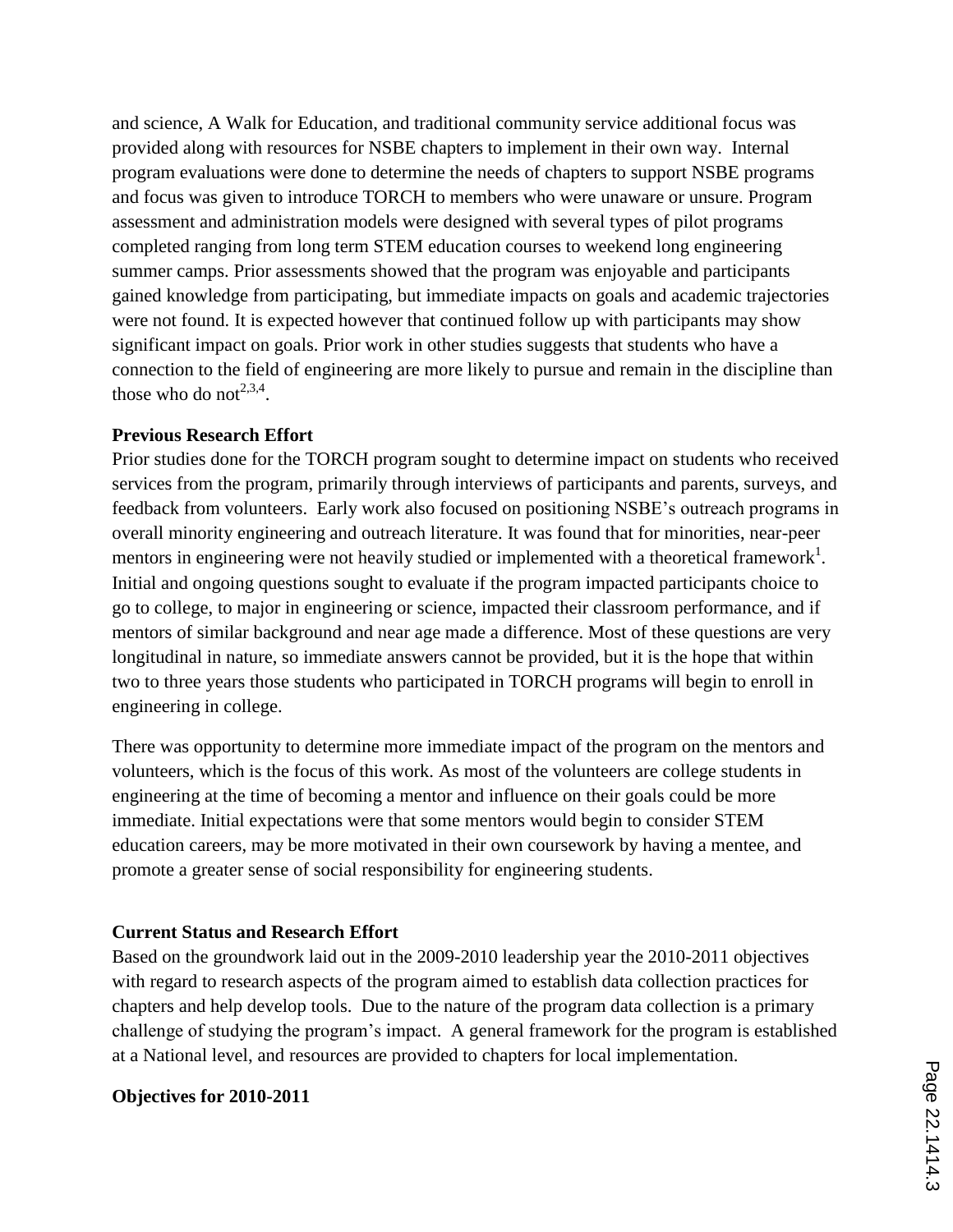As a student run organization the program administration changes on an annual basis at all levels (local, regional, national). The primary research objective for the current leadership year is to collect pilot data to begin a wider program rollout and data collection effort in the 2011-2012 leadership year. The effort to transition from planning and framework to implementation and widespread data collection includes both assessment of how to support chapters in both implementation and data collection and pilot data collections to refine data collection protocols.

In the current stage the most important data is the qualitative assessments and descriptions of program models.

### **Active Program Models**

The fall 2010 semester was the first term with a standardized reporting format for chapters to provide information about their efforts to national leadership. To date, eight chapters have submitted hours sheets, program titles, and categories. Most service hours reported are traditional community service projects, for which hours are tracked, but no other evaluation occurs. A Walk For Education is also widely adopted, with Informal Science and Engineering third, STEM community training next and no chapters reporting Technical Expertise Services programs. A Walk for Education has been a popular for several years as many members participated in the event for the first time when it was hosted at the regional level. Through the TORCH program evaluation it became apparent that the program needed adjustment which resulted in chapter based events. This program is also popular for chapter collaboration. Informal Engineering and Science takes many forms for the chapters that participate. Informal Science and Engineering activities are predominantly youth visiting the university campus for a single day program with a hands on project or series of project and demonstrations in the form of a 'reverse' science fair.

Northeastern University hosts a weekly program formatted as a STEM community training program which includes some classes with content overlapping with Informal Science and Engineering and Technical Expertise services. Several other chapters participated in one or two Informal Science and Engineering projects over the course of the semester. Several chapters report TORCH hours as programs that are the result of partnerships with community organizations, such as Citizen Schools, or student chapters of other professional societies such as the Society of Women Engineers or the Socitety of Hispanic Professional Engineers.

### **Mentor Impact**

The impact of participation on the college students participating is an area of key interest and was selected as the first research question to address for strategic and logistical reasons. Answers to this question will benefit the hosting organization and help grow the program and due to the organizational structure accessing the volunteers is more feasible than accessing the student participants or truth data on outcomes.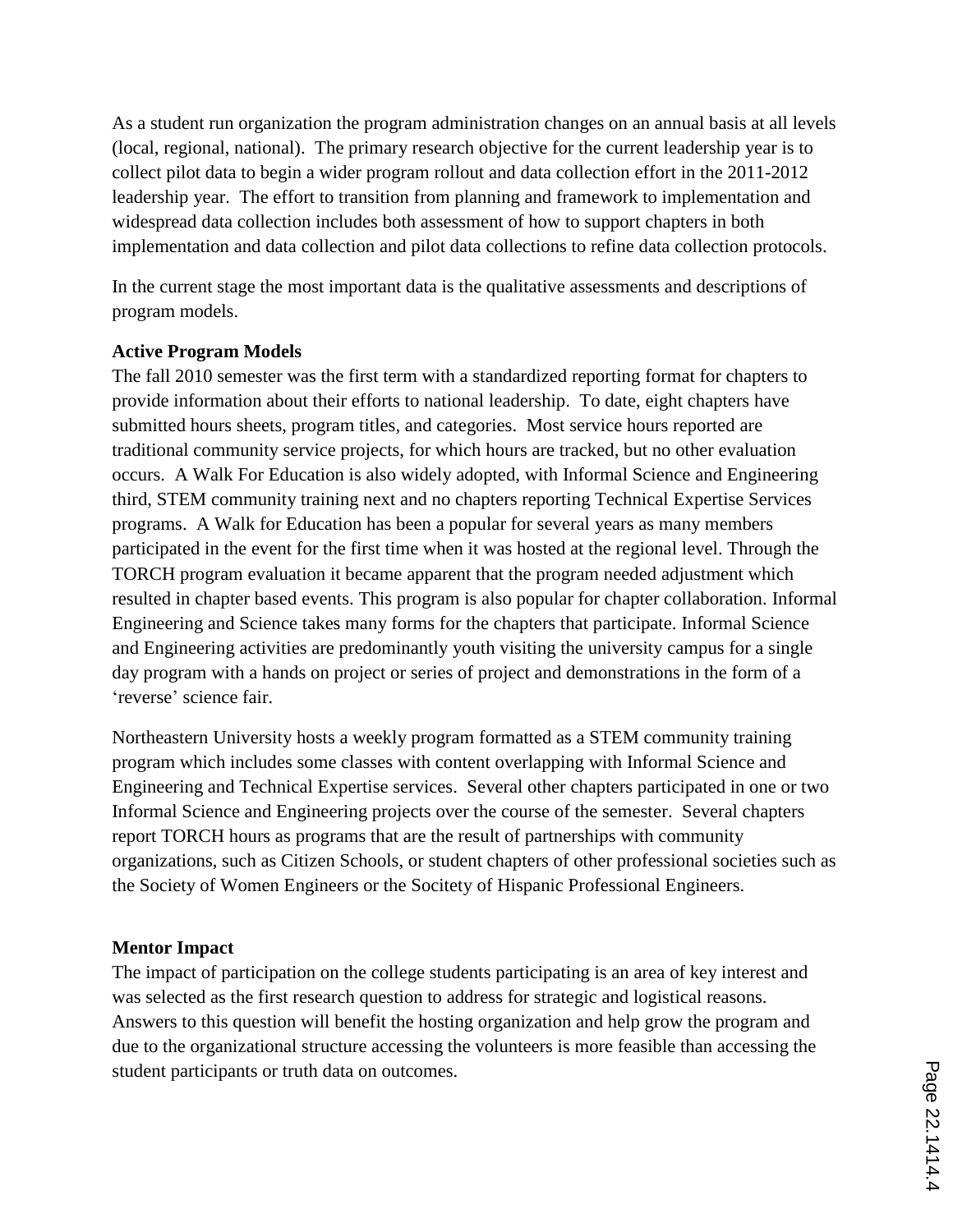This topic has been previously addressed primarily with regard to NSF GK-12 programs. These programs support students, primarily graduate students, though occasionally undergraduates as well, to serve in a K-12 classroom<sup>5</sup>. The support provided to the students creates a opportunities for detailed qualitative data collection

Two surveys were used to evaluate the impact on mentors. We aimed to specifically asses the mentors through self-reported impact on their views of engineering education. Key areas of interest are the effect on confidence and perceived skill in communicating technical ideas and impact on an individual"s career and educational objectives. Motivation for participating is also of interest. Volunteers presenting for the A Walk For Education programs hosted in the fall evaluated that experience with regard to the impact they were able to make and how the program impacted them. At the end of the semester, volunteers who participated in either formal STEM Community Training or Informal Science & Engineering activities during the fall semester received a related, but more comprehensive survey to assess impact and goals.

# **A Walk For Education**

This component of the program is designed to be a single day outreach program. The objective is to spread information about STEM education opportunities walking door to door distributing information. The information packets contain information about the college application process, local colleges, scholarships, and the local TORCH program. Most locations included other science and engineering or education and career access activities as well at a central location after the information distribution portion of the walk.

Sixty-one volunteers from 8 different walks responded, providing demographic information, AWFE participation information and rating the program on a 5 point Likert scale in three areas: Involvement with Youth, Personal Growth, and Fulfillment of the NSBE mission. Since the program is a society-wide program, alumni members and chapters also participate: 79% of respondents were college students with the remaining alumni, and 90% were NSBE members. Volunteers most strongly agreed with statements that they helped youth learn and provided opportunities to learn (87% agree/strongly agree), provided service to others(87%), enjoyed the opportunity to work with youth(88%), and became a better person the day of the walk(89%). Participants also felt that they were able to develop community connections with this single day outreach program, 69% of respondents agreed or strongly agreed, with 20% neutral to this statement.

These responses, combined with comments indicate that students generally enjoy sharing their experiences with younger students and see benefits of it for the younger students. This event is a "feel good" day for the volunteers who believe that they are able to make a difference with the project. Tracking and measuring impact on the benefactors directly of this program component is difficult, but the positive feeling it provides to the volunteers will likely impact their decision to participate more broadly in a complete TORCH program. Most open-ended feedback provided through an optional additional feedback related to the additional programming hosted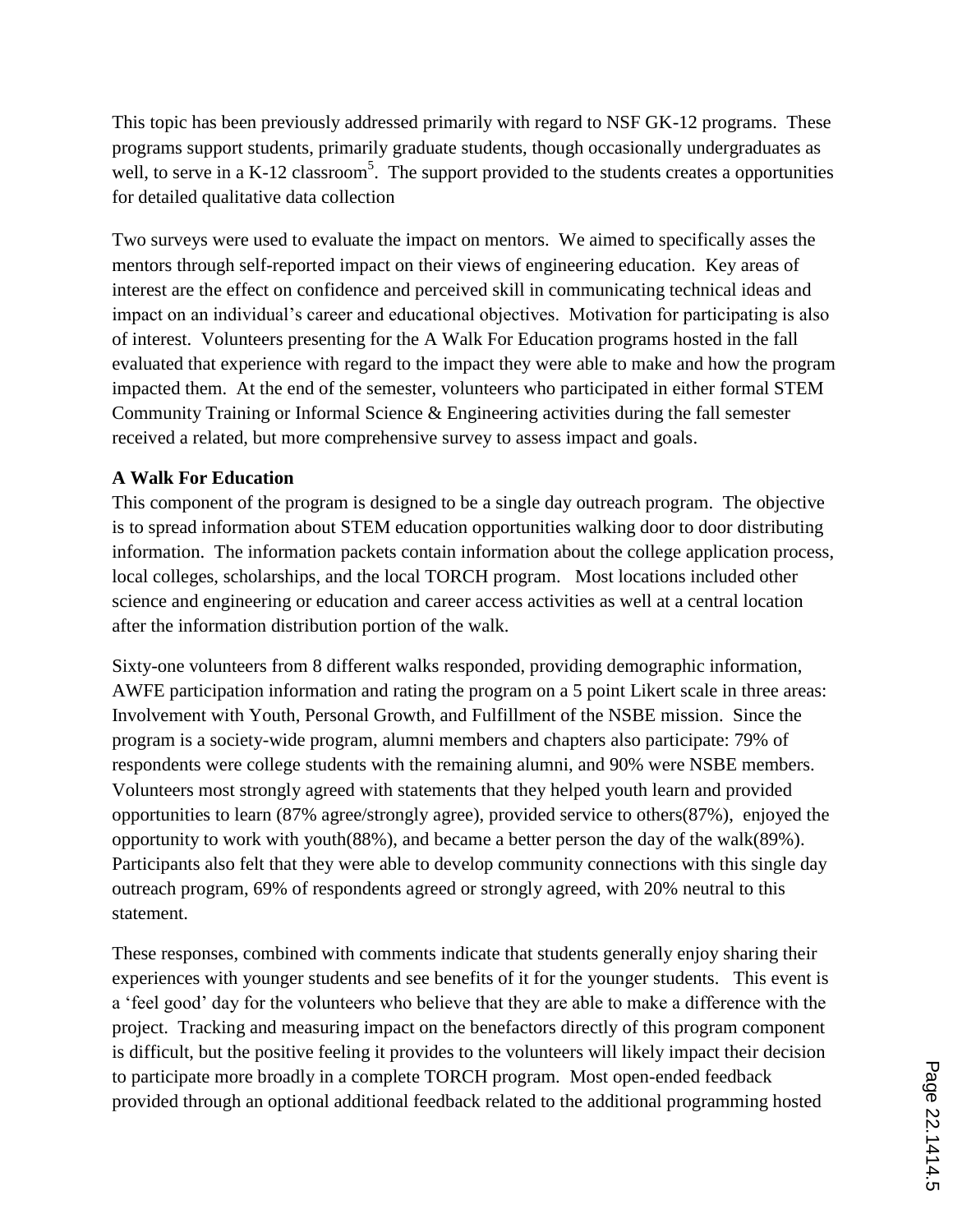in conjunction with the walk, further supporting that this model, of a single day outreach program should encourage volunteers to further participate in TORCH efforts.

## **STEM Community Training and Informal Science and Engineering**

Volunteers presenting from several different programs responded to a survey that was distributed after their name was reported by chapter leadership as a participant in the program at a local level. These volunteers were asked demographics, open ended questions about the impact of the program, questions about their level of participation, and to rank statements about the program impact. To avoid influencing open ended responses with the ranking questions the ranking questions were on a second page of the survey that could not be seen until the open ended questions were complete.

, Responses for the fall semester are complete and responses for the spring semester are yet to come. Volunteers were asked to describe any influence on future career and educational objectives, current educational programs, and if they would recommend volunteering in this capacity to their peers. A theme in the responses here cites increased understanding of the importance of the skills obtained to date in their STEM undergraduate career. Most students cited different potential benefits as reasons to encourage peers to volunteer than were personally identified. One volunteer in particular reported no influence on his own career or educational objectives, but stated that volunteering "can give them a sense of direction concerning their career paths." Students volunteering identified the experience as a means of applying technical skills learned in real life and as an opportunity for increased learning as well.

Volunteers were asked to rank on a five point Likert scale their level of agreement with statements about their communication skills, technical skills, community connection, interest in their field, ability to influence students, students" increase of knowledge, students" increase of STEM career awareness, and confidence in technical communication. The strongest response was a better connection with the community around the campus. Volunteers responded neutral to positive on all statements, with the largest degree of neutrality to increased technical understanding and increased interest in chosen field of study. The college students responded with stronger agreement to their ability to impact the participating students.

Mentors noted benefits to themselves, but stronger agreement with the benefit of the program on the students participating and for potential impact on their peers. Mentors note positive benefits to the program and display the expected sense of social responsibility. Though none yet included changed primary plans, many mentors stated that the experience has encouraged them to continue with this type of service throughout their careers. Mentors ranked the influence of the program on their technical skills lowly, but stated that this form of service helped them understand the value of the skills they have acquired thus far. This increased understanding of value may influence motivation and thereby affect mentors' technical skills. This possibility will be incorporated for tracking and measurement in future semesters.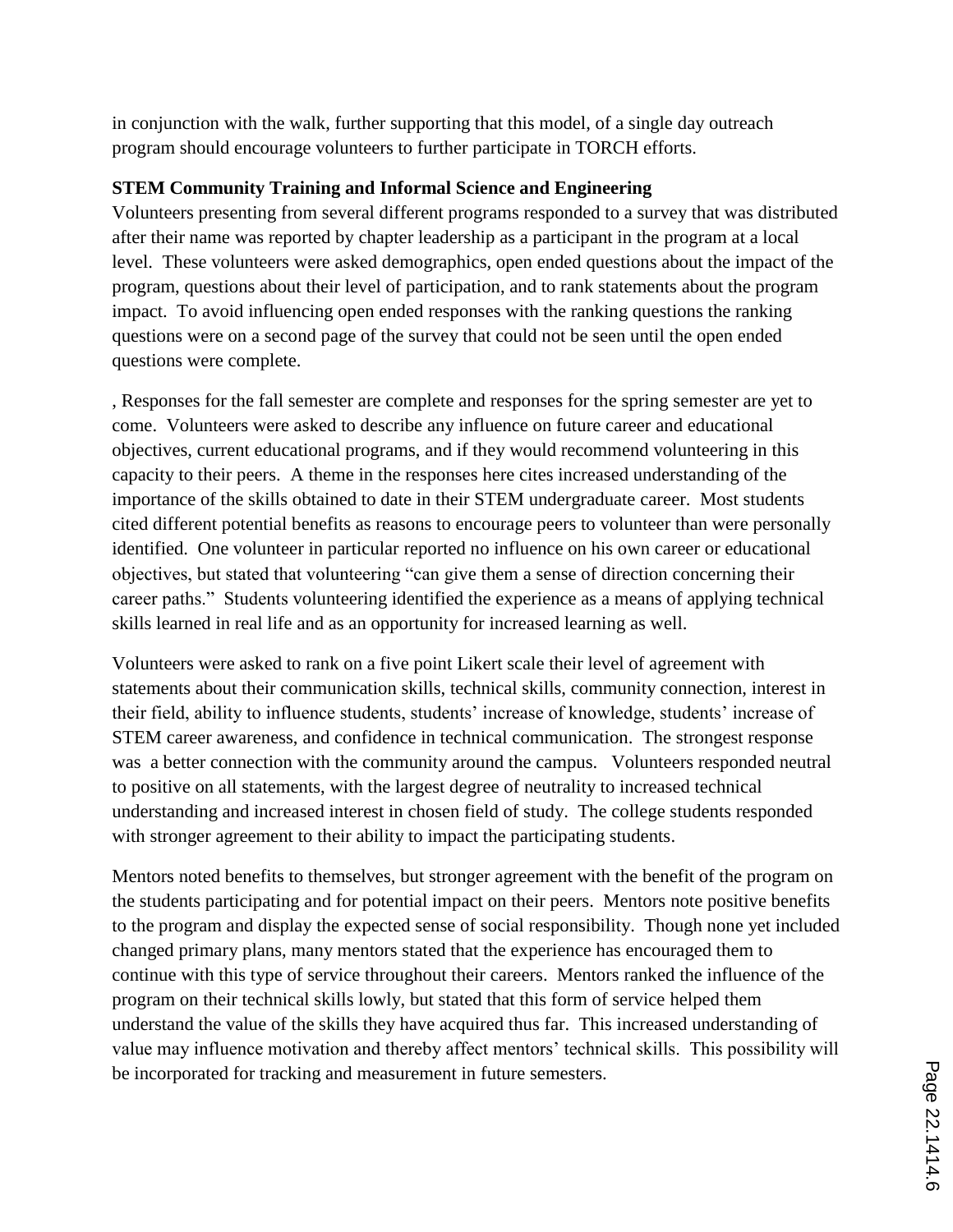### **Plan for going forward**

Pilot data collection will continue throughout the current academic year. Interviews will be used to further assess the quality of data provided by surveys used and gain additional insight as to how to formulate future data collection. In the coming academic year data collection processes will be piloted to address additional research questions.

With regard to evaluating the mentor impact, this effort will move toward collecting sufficient data for detailed quantitative analysis based on data received to date. The next phase will provide assessments of volunteers on the areas of interest both before and after the experience. These data collections will also focus on combining measures in addition to self-assessment. Self-assessment will move from a only rating the effect of the program to rating key areas derived from the results to date both pre and post program. Volunteers will self-assess technical communication skills and confidence of that rating before and after in order to examine the effect of the program. Volunteers will be tracked over the course of a semester and longer periods of time when applicable. Additionally, select volunteers will be included in more in-depth qualitative analysis that can be coded and evaluated. Over time these students can be compared to the general membership of NSBE as a control for likelihood to enter graduate programs and to pursue educational outreach opportunities throughout their careers. Pilot data was collected via anonymous surveys in order to reduce bias with the limited data set. As the data collection expands, data will be collected in a format that allows for longer term tracking and evaluation of the results.

In order to measure impact on the participating students the next area of interest will be the question, "What is the impact of mentors of similar ethnic, socio-economic or other backgrounds have on K-12 students interested in STEM?" This question relies on efficacy of the students and can be addressed through the given program model. Students will be assessed pre- and postprogram and the volunteers will also be asked questions that aim to collect data such that the researcher can assess the desired output in addition to self-assessment. This program will be piloted with assessment tools that local level leadership can use to measure the program and report. After a pilot period, options for implementing longer term tracking and collection of relevant measures, such as grades, will be evaluated and that information will be combined for thorough analysis.

### **Bibliography**